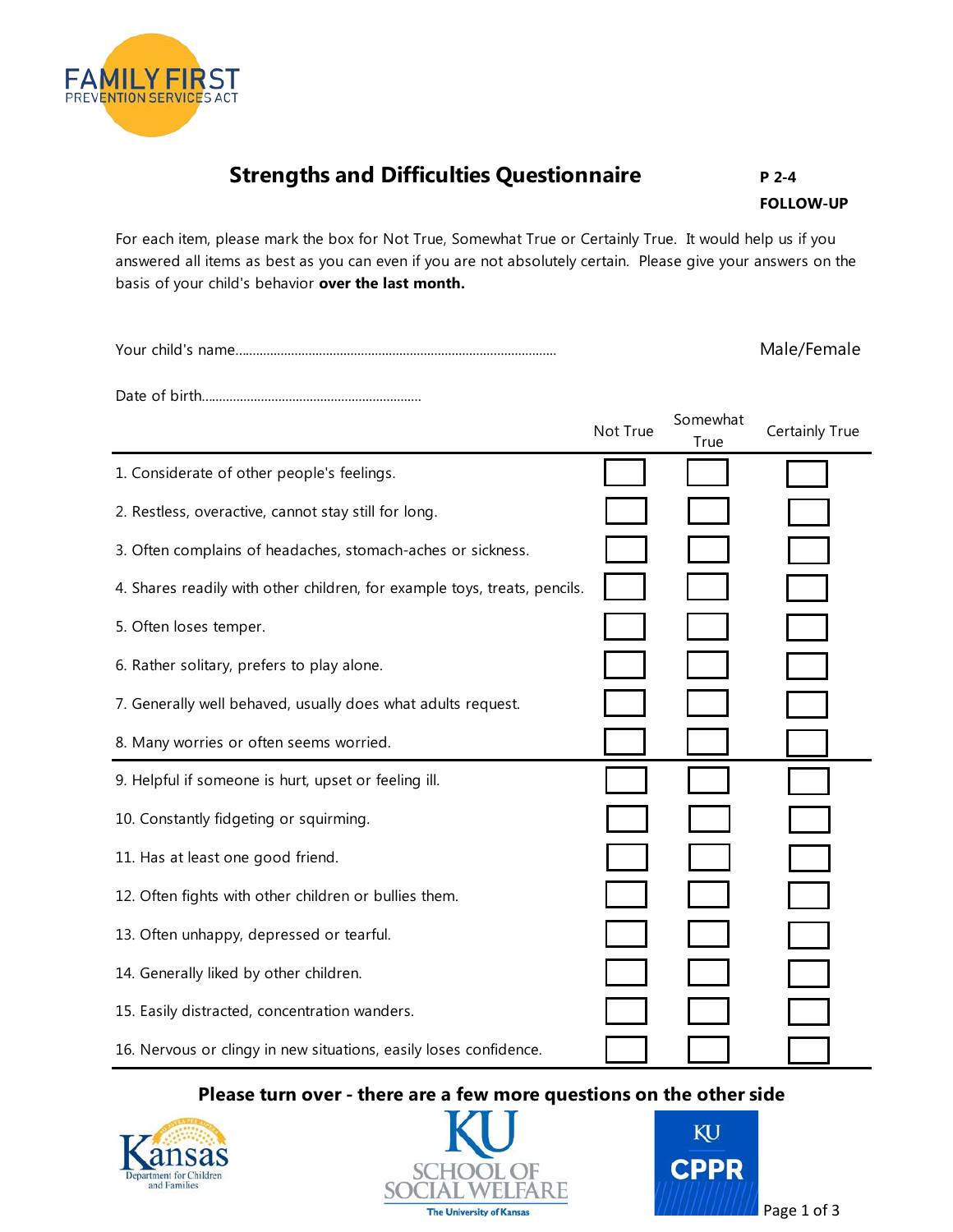|                                                                      | Not True | Somewhat | Certainly |
|----------------------------------------------------------------------|----------|----------|-----------|
|                                                                      |          | True     | True      |
| 17. Kind to younger children.                                        |          |          |           |
| 18. Often argumentative with adults.                                 |          |          |           |
| 19. Picked on or bullied by other children.                          |          |          |           |
| 20. Often offers to help others (parents, teachers, other children). |          |          |           |
| 21. Can stop and think things out before acting.                     |          |          |           |
| 22. Can be spiteful to others.                                       |          |          |           |
| 23. Gets along better with adults than with other children.          |          |          |           |
| 24. Many fears, easily scared.                                       |          |          |           |
| 25. Good attention span, sees chores or homework through to the end. |          |          |           |
| 1. Do you have any other comments or concerns?                       |          |          |           |

2. Since receiving this service, are your child's problems:



3. Has receiving this service been helpful in other ways, e.g. providing information or making the problems more bearable?

| Not at all Only a little | A medium<br>amount | A great<br>deal |
|--------------------------|--------------------|-----------------|
|                          |                    |                 |

## **Please turn over - there are a few more questions on the other side**